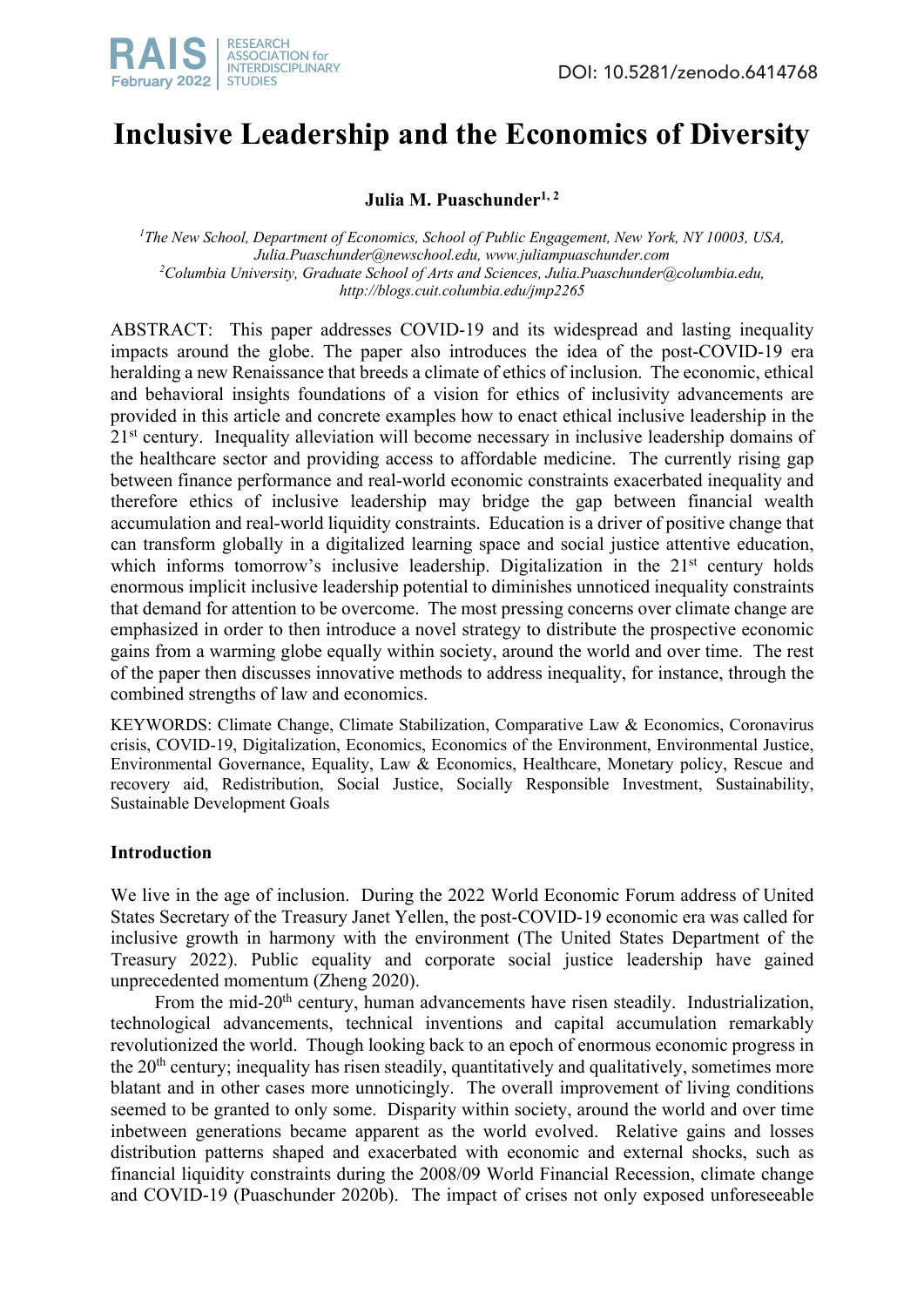system fragility but complex interconnections and transactions in the age of globalization drove inequalities faster and stronger than ever before in history. Inequality became the ultimate emergent systemic risk in the wake of an exacerbated connectivity and worldwide exchange opportunities during our contemporary digitalized times (Centeno & Tham 2012). What happens in one part of the world today, impacts around the globe and becomes visible and felt instantaneously due to constant communication social online platforms. The global interconnectednesslays open blatant gaps in distribution patterns of wealth, access to affordable healthcare, education and a favorable environment. The COVID-19 pandemic has vividly outlined the distribution inequalities and the disparate impact the same large-scale external shock can have within society, around the world and over time. Inequality arises in the access to quality healthcare that varies dramatically around the world. In addition, climate change requires attention for fairness that the costs of climate change mitigation and adaptation are spread equally within society, between countries and over time inbetween generations. Access to meaningful education is another area of inequality concern and in order to breed social upward mobility, a bundling of excellence with social fairness demands.

Given all these novel and complex inequalities, the  $21<sup>st</sup>$  century heralded an age of inclusion. Ethics of embracing everyone with the luxuries of our times in harmony with the environmental conditions and natural constraints has become a blatant demand of our times. Obvious inequality creates a need for framework conditions securing parts of the society, the world or generations from negative consequences emerging from inequality. A new web of social, ecological and fundamental transfers on a grand and wide-spread scale may ease the discrepancies rising in the 21<sup>st</sup> century. The ongoing COVID-19 crisis stresses the need for securing everyone to overcome pockets of virus-struck areas reinflaming contagion of a deadly and debilitating disease. The post-COVID-19 resilience and recovery period thus holds the potential to underline the strong pledge that until anyone is safe from the virus, no one is save.

#### **Inequality in the 21st century**

In the aftermath of the Coronavirus crisis, the world has the potential to benefit from an exacerbated strive for ethics of inclusion that embraces everyone with lifting and equalizing spirits. The crisis offers an opportunity for innovation in inclusive leadership as the spring feather of equality and social justice heralding in our post-pandemic Renaissance.

Fairness and social justice have leveraged into the most pressing ethics demands in the 21<sup>st</sup> century post-pandemic era. Inclusive leadership offers a comparative approach to understand the most contemporary responsibility challenges of our time.

Ethics of inclusion have become key in tackling the common Coronavirus crisis and pandemic outbreak situation since 2019. In the COVID-19 era, health and well-being underlying human workforce productivity have become hidden driver of economic growth in the eye of a global contagion risks. Most recent law and economics developments include practical ethical dilemmas arising in justified and democratic access to healthcare around the world. In the medical domain, equal access to healthcare pledge innovations, such as telemedicine and artificial intelligence, robotics and big data insights offer to bring access to affordable quality care and decent standards of living to all.

In the economics and finance realm, inequality alleviation includes the rising finance world and real economy performance gap, which severed with the outbreak of the COVID-19 crisis. In the post-COVID-19 era, the enormous rescue and recovery aid distributed around the world will likely bring unprecedented levels of inflation and low interest rate regimes for an extended period of time. The hidden inequalities in economic circumstances' disparate impacts will require a more in-depth analysis drawing on the power and strengths of the interdisciplinary field of Law & Economics.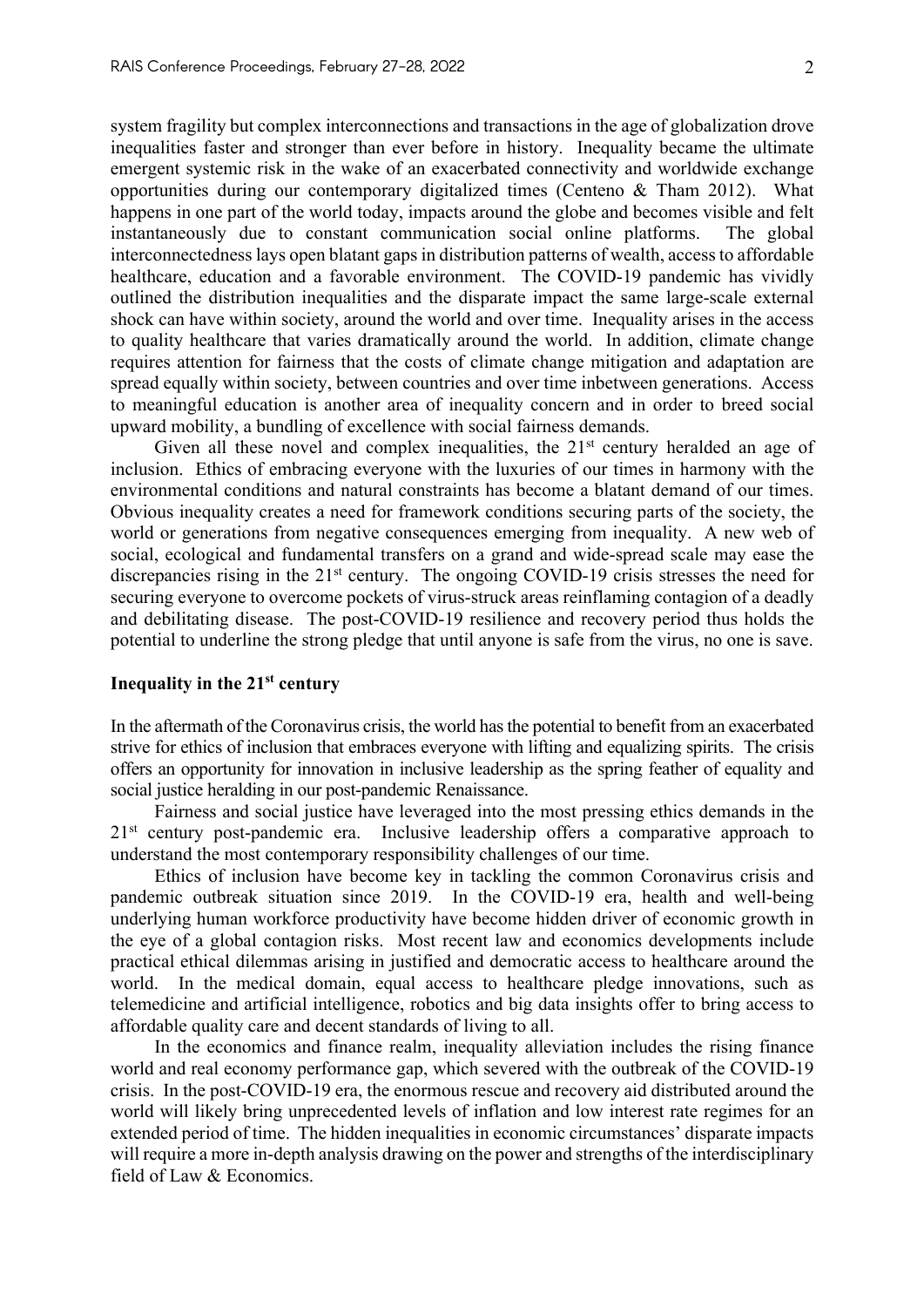With the COVID-19 crisis having changed the educational landscapes around the world in record speed to unimaginable forms of online education and digitalized learning enhancement, educational social transfer hubs with attention to online opportunities serve as a gateway of social justice transformation that account for the most promising international development advancement of our times.

The currently-ongoing workplace revolution into a truly digitalized economy productivity creates novel inequalities and ethical dilemmas arising from digitalization. For instance, the divide between e-skilled labor and e-unskilled labor has become more accentuated than ever before. What is new in the artificial intelligence (AI) revolution is the giving up of decisionmaking power and the employment possibility of self-learning entities in some parts of the world. So-called AI hubs are likely to become more productive while the relative gap to places on earth that are less connected or less producing but only consuming digitalization will widen and create a new layer of disparity. Transformation starts with access to fair distributions of education. As a spring feather of inequality alleviation, digitalization can serve but therefore needs to be spread equally among all world users.

With climate change arising and given natural resource constraints and irreversible lockins, environmental ethics help envisioning a transition to a more inclusive society. Climate change appears as the most complex and wide-reaching external shock of our lifetimes. Current climate change mitigation and adaptation financing efforts are calling for innovative green investment strategies. An emerging literature and awareness on the economic gains and losses of a warming globe being distributed unequally between countries is the basis of redistribution schemes. Environmental demands for a transition to a green economy are met in most novel attempts such as the Green New Deal and European Green Deal including a Sustainable Finance Taxonomy, which are currently crafted and have the potential to change society and the world lastingly.

## **COVID-19 induced inequality**

The COVID-19 external shock created economic disparity between nations, industries and societal groups. Rising inequality trends in healthcare, economics and finance, education, digitalization and environmental conditions exacerbated during the global COVID pandemic. Cutting-edge innovations of our lifetime target at bringing affordable quality healthcare to all, bridging the finance-world and real economy inequality gap, fostering global access to quality education in harnessing digitalization advancements and but also equality in connectivity and tech-skills development and a favorable environment to overcome unforeseen inequality in the shadow of COVID-19.

On an interconnected globe with a highly mobile 21st century population and a most contagious virus, common health and well-being are as internationally-interdependent as never before in the history of modern humankind. The endeavor of a commonly-healthy world with attention for precaution against pandemics is challenged by nowadays unprecedentedly-blatant healthcare inequality around the world. Access to affordable quality medicine and precautionary prevention of widespread diseases depend on economic prosperity and freedom from corruption. Modern healthcare being technologically advanced also requires digitalization and innovation market financialization for modern preventive and precautionary medical care.

The COVID-19 external shock created economic disparity between nations, industries and societal groups. The Union Bank of Switzerland (UBS) currently describes the largest economic gap between world economies for at least 40 years (The Economist 2020a, b). In contrast to earlier economic turmoil stemming from system-inherent crises creating liquidity constraints, the external COVID shock caused "social volatility" – a collectively depressed mood that largely dampened consumption. The difference to previous systemic recessions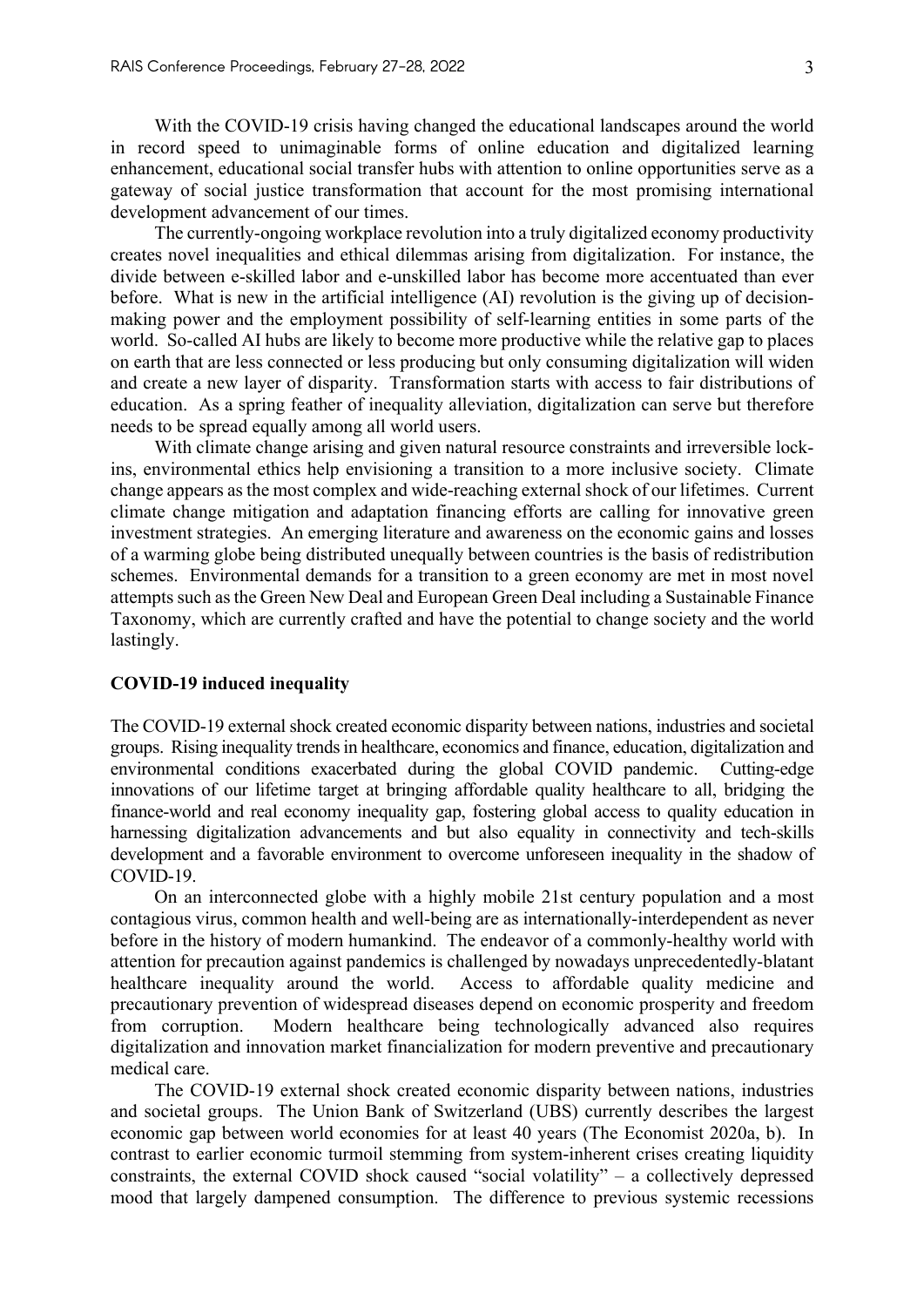becomes apparent in the rapid recovery of well-managed financial funds – for example, the S&P 500 recovered 50% of its pre-COVID value within the first three months after the crisis and reached an all-time highs-trend from August 2020 on. Deutsche Bank recorded rising earnings after the onset of Coronavirus crisis in Europe, especially the investment bank branch of 43% or 2.4 billion euros (Smith 2020). The clear distinction between COVID-19 profit and loss industries made it possible for today's highly flexible financial world to quickly exchange weakened market segments – such as oil, public transport and aviation, face-to-face service sectors such as international hospitality and gastronomy – with above-average market options – such as pharmaceutical companies and emergency medical devices for healthcare, digital technologies, fintech, artificial intelligence and big data analytics industries, online retail, automotive and interior design industries.

Inequality has increased in society since the 1990s as a result of the wave of US financial market deregulation (Piketty 2016). The financial world performance began to diverge massively from the real economy in 2008/09 and experienced the greatest divergence so far with the Coronavirus crisis that widened the gap between top performance of financial markets and negative fallout in the real economy (The Economist 2020a, b). The strong contrasts between COVID-19 winners and losers as well as the deep gap between strongly positive financial market developments and the negative performance of the real economy induced by lockdowns, which is currently exposing the real economy to a wave of private bankruptcies and liquidity bottlenecks, therefore call on governments around the world to reboot financial markets to return to be a service industry – to serve the real economy.

Government bailout packages are likely to be financed over the long term by the historically-lowest, never-so-long-low key interest rates. Low key interest rates will continue to allow the capital market to flourish. But this is based on the cost of a weakening of the potential of the interest rate as a monetary policy tool, which John Maynard Keynes (1936/2003) already described as a "liquidity trap." The low interest rate policy brings along long-term external financing of past ideas, which impairs the flexibility of investors to allocate funds towards future-oriented innovations and may hold back societal progress. Low interest rates on savings accounts in the real economy keep people trapped in the debt financing of past dreams (Arora 2020). Household debt traps are causing massive psychosocial burdens, a socalled 'deaths of despair' trend is already noticed in the US for mid-career death spikes induced by alcoholism, drug use and suicide (Case & Deaton 2020).

One clear winner industry of the pandemic is the current market transitioning to digitalized economies (Puaschunder forthcoming b). Already before the outbreak of the pandemic, Artificial Intelligence, algorithms, robotics and big data entered healthcare with booming health self-tracking devices and preventive medical care enhanced by big data insights (Puaschunder forthcoming b). COVID peaked attention for hygiene, pharmaceuticals and emergency medicine (Puaschunder forthcoming b). COVID-19 healthcare apps now estimate individual contagion risks and derive large-scale health trends from big data (Puaschunder forthcoming b). Digitalized healthcare heightens demand for privacy protection of vulnerable patients and anti-discrimination based on health status. Bluetooth-cartography of medical devices helps overcome bottlenecks and prevents fraud while protecting privacy (Puaschunder forthcoming b). Telemedicine cures remotely all over the world (Puaschunder forthcoming b). With pre-existing prevalence, such as obesity and diabetes, but also the immune system influencing the COVID disease trajectory, preventive care and whole-rounded lifestyles gained unprecedented attention (Puaschunder forthcoming b).

When it comes to the currently exacerbated online digital disruption in the wake of COVID-19, less discussed are currently opening inequalities based on international time zones that create natural barriers. Natural day and night time conditions currently implicitly connect or separate continents. Online knowledge transfer is favored due to the time harmony. Common daytimes flourish exchange, while a day-night divide disconnects us for real-time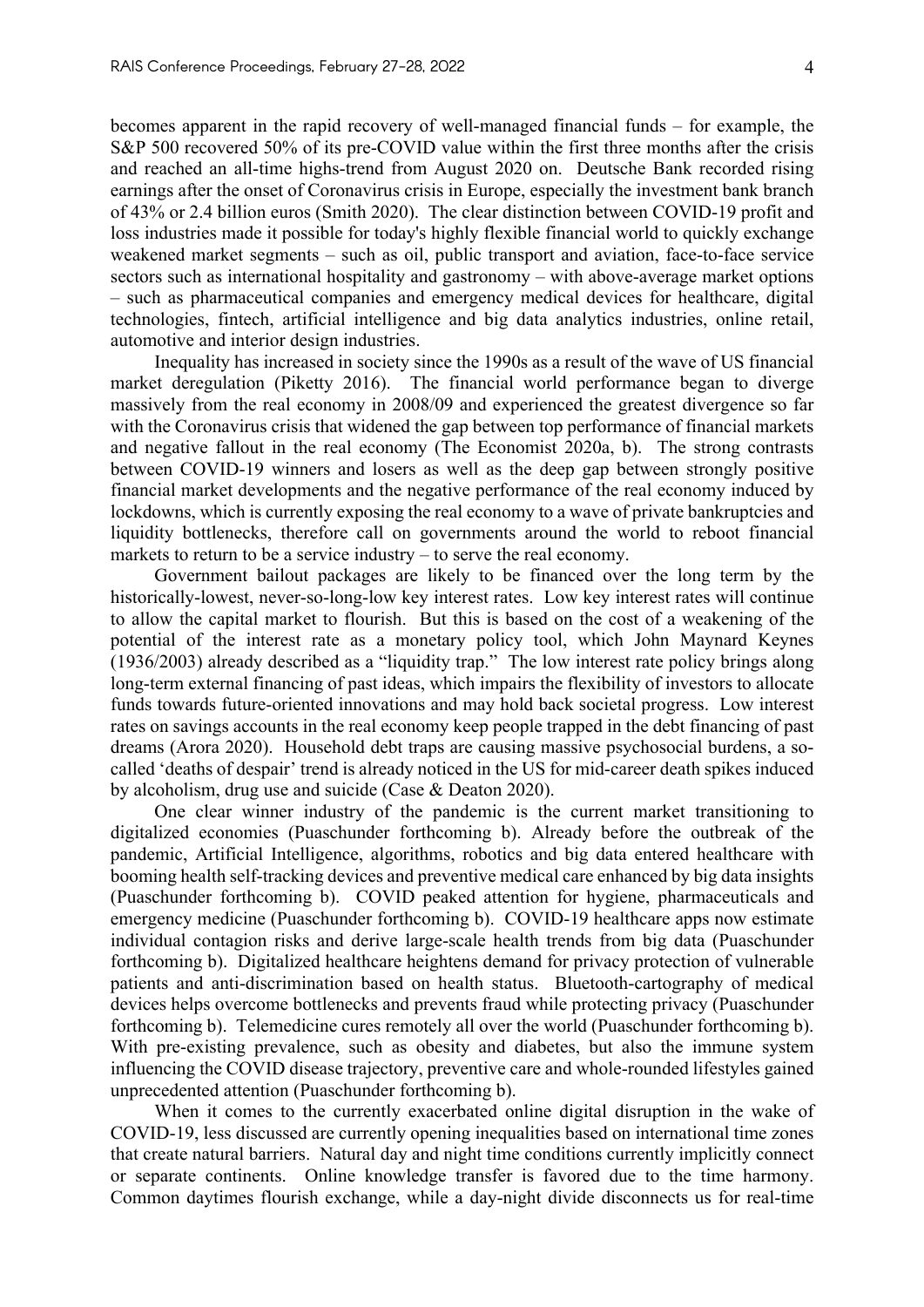exchange. Direct exchange in work relations, telemedicine or innovation ideas exchange are facilitated within a time zone. If the digitalized exchange persists, this may create new time zone bundles. North and South America, Europe-Africa and Central Asia-Southeast Asia-Australia are emerging as new time-harmonious clusters, which operate in the same time zone. This may finally improve the north-south divide by facilitating the exchange of information and fostering common projects – such as virtual conferences and digital outsourcing subsidiaries. Opening the online window to a different, better world, however, will likely increase already rising mobility trends. Europe will be pegged to Africa, where digitalization ranks lowest and European officials will likely face the predicament between infrastructure development in Africa for the sake of rising migration from Africa and instigating brain drain.

Other industries booming in the wake of the COVID-19 pandemic are healthcare precaution. Concrete wellness and healthcare trends are emerging in the contemporary pandemic. COVID-19 triggered a de-urbanization in the US – a trend to move to environmentally-pleasant surroundings. Given the contagion risk in crowded metropolitan areas and air purification being challenged in city skyscrapers with closed ventilation and elevators, corporate headquarters currently move to remote work or suburbs. Retail shifted online to lower fixed cost of real estate and health risks. Hygiene and health leveraged into core business of contemporary city scaping – as visible in the New York public transport cleanup and consumer trends to own personal cars or bikes. Art and culture events scaled down to more rural communities or are currently re-curated for social distanced performances or even are staged in virtual luxury worlds. Gastronomy order-ins and shared virtual eating experiences are socially-distanced service sector innovations. The sharing economy started offering workspace closer to nature. Moving to cheaper suburbs now allows a remote workforce to build wellness cocoons with attention for healthy living embedded in nature. The environment is also represented in biophilic architecture trends that resembles nature. One of the innovations for broad-scale environmental change were addressed during the most recent COP-26 in sustainable clothing lines made out of natural material. For instance, fungus clothing offers a carbon-negative organic alternative to fast fashion. Hygienic antibacterial surfaces for cleanability and technologically-enhanced kitchens are booming. With precise online retailing and people spending more time at home, minimalism is trending as people are getting rid of unnecessary items at home. The de-urbanization is yet not a ruralization, as people are not giving up luxuries of metropolitan areas, such as exchange of goods, services and ideas in highly specialized markets with diverse market actors.

Today's cosmopolitan luxury shifted into virtual online spaces as COVID-19 has also perpetuated the online tech world. Physically distant, we came closer digitally than ever before. Worldwide data traffic exploded on a flat digital globe. An online multitasking workforce gained global reach, while technology reduced bureaucracy. Digitalization kicked in all industries.

As North American universities currently face high revenue losses from international students staying away and closed campus housing, universities are exploring hybrid education in larger international network consortia. Students from all over the world could thereby flexibly take courses in large international education hubs with participating institutions being far spread out over the world. Without relocation costs and visa requirements, students will also be free to study longer. Education of the future could thus become truly global, individually-specialized and life-long. Global access to online education could become an international development transformation game changer. Overall expected price adjustments for education in the United States may lift the education debt burden in the US that has already curbed large-scale consumption of the generation internship since the beginning of the millennium. For Europe there is the potential to partner with North American elite institutions or create multi-lingual European consortia to bundle excellence.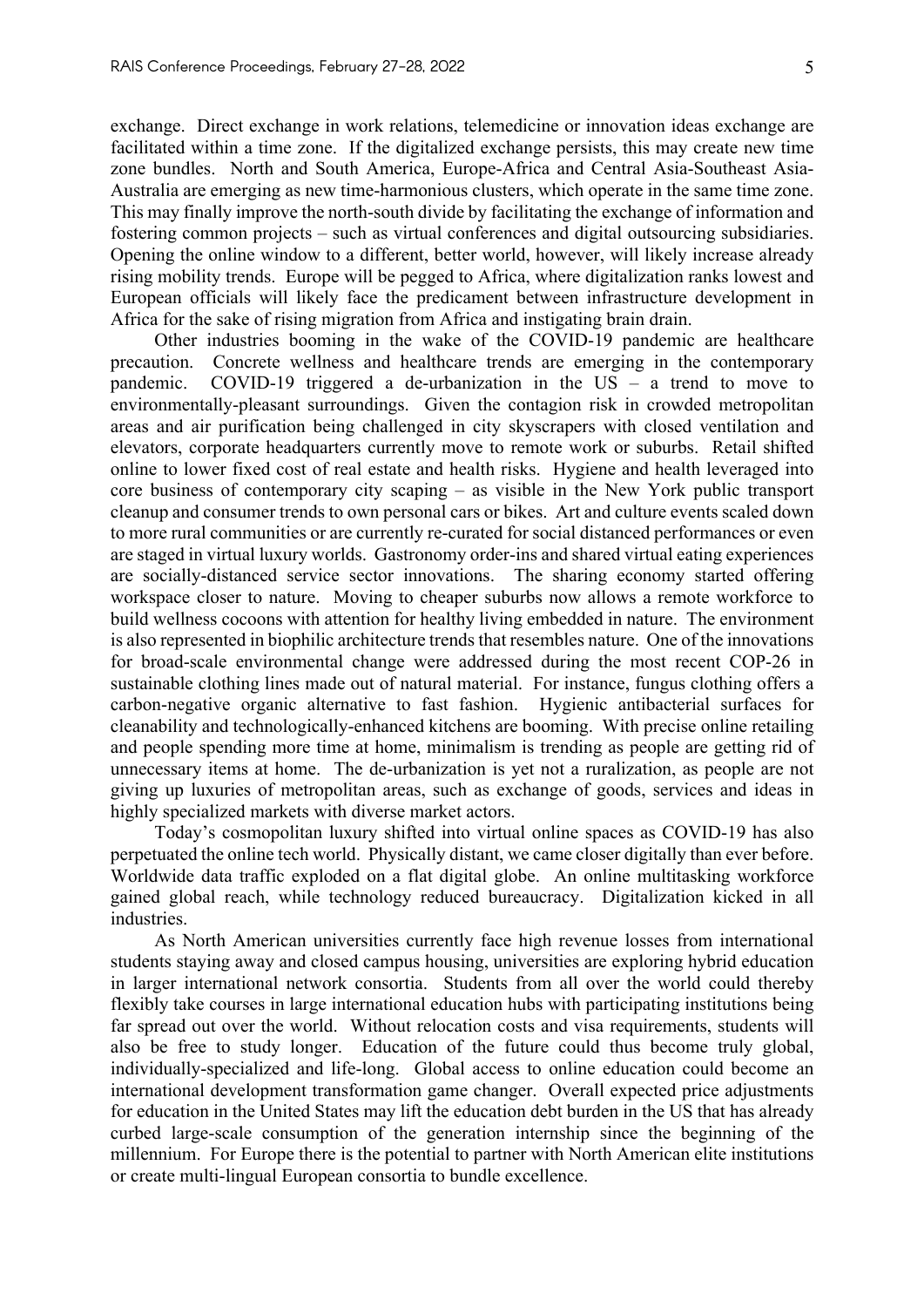With the digitalization disruption, however, come along novel inequalities. Inequality in internet connectivity, tech-skills and digitalization-affinity, leverages AI-human-compatibility as competitive advantage. Digital online working conditions that make individual living conditions transparent emphasize social hierarchies in our educational and work-related interactions. On a global scale, problems arise from a dominance of digital innovations and online communication tools being centered in the United States, which imposes a data deficit, revenue losses and problems to enforce European privacy protection.

The new use of digitization in the healthcare sector increases the demand for online data protection for particularly vulnerable patient groups and anti-discrimination in big data derived inferences. Taxing digital economies could create the fiscal space to offset technology disruption fallouts and ensure education and trainings honing mindful use of new technologies. Healthy and informed access to new media needs to address the dilemma between the individual benefit from information exchange online versus the human dignity of privacy on the Internet. In the digital age, we cannot estimate what effects the sharing of private information, trancheby-tranche, over time has in merging, in relation to large amounts of data and over time.

The anonymous participation in new virtual realities currently also brings with it completely new problems such as cybercrime, hate postings and social censorship by the online masses. Governments and traditional media have lost control of online censorship in the digital age. In an attempt to uphold ethics and responsibility in virtual global online worlds that are currently open to us on the Internet, the European Union has launched the General Data Protection Regulation, GDPR, and taxation attempts of online revenue. European legal scholars and activists are defining legal rights of individuals to be forgotten online and the dignity of conscientious data protection and e-privacy (Schönberger 2009).

Never before in the history of humankind have environmental concerns in the wake of economic growth heralded governance predicaments as we face today. Global warming is having an extraordinary impact on the economic, social and eco-system effects of market economics. In the financing of climate change mitigation and adaptation efforts, the most recent United Nations Conference of the Parties (COP26) on climate change revealed the need for climate justice (Sachs 2021). Climate change presents societal, international and intergenerational fairness as challenge for modern economies and contemporary democracies all over the world. The economics and politics of climate change recently gained attention of economic gains and losses in a warming climate being distributed differently throughout the world rising inequality concerns (Puaschunder 2020b; Sachs 2021).

In today's climate change mitigation and adaptation efforts, high- and low-income households, developed and underdeveloped countries as well as overlapping generations are affected differently (Puaschunder 2016). To address the economic effects of climate change, individual decision making and discounting offer insights in light of environmental impacts and framework conditions. Current empirical trends and international efforts to combat climate change have also shed attention to the role of financing climate change mitigation and adaptation efforts (Sachs 2021). Climate change induced inequalities are proposed to be alleviated with a climate taxation-bonds strategy that incentivizes market actors to transform the energy sector and mitigate as well as adapt to climate change. In the financialization of climate policies, fair climate change benefits and burden sharing within society, inbetween countries all over the world but also over generations are introduced in a novel taxation and bonds strategy (Puaschunder forthcoming).

#### **Ethics of inclusion in the post-COVID-19 new renaissance**

In light of the multi-faceted inequality that opens widespread qualitative and quantitative gaps, social justice has become a blatant demand. We are entering the age of corporate social justice and inclusive leadership. Ethics of inclusion as a forerunner to inclusive rights and privileges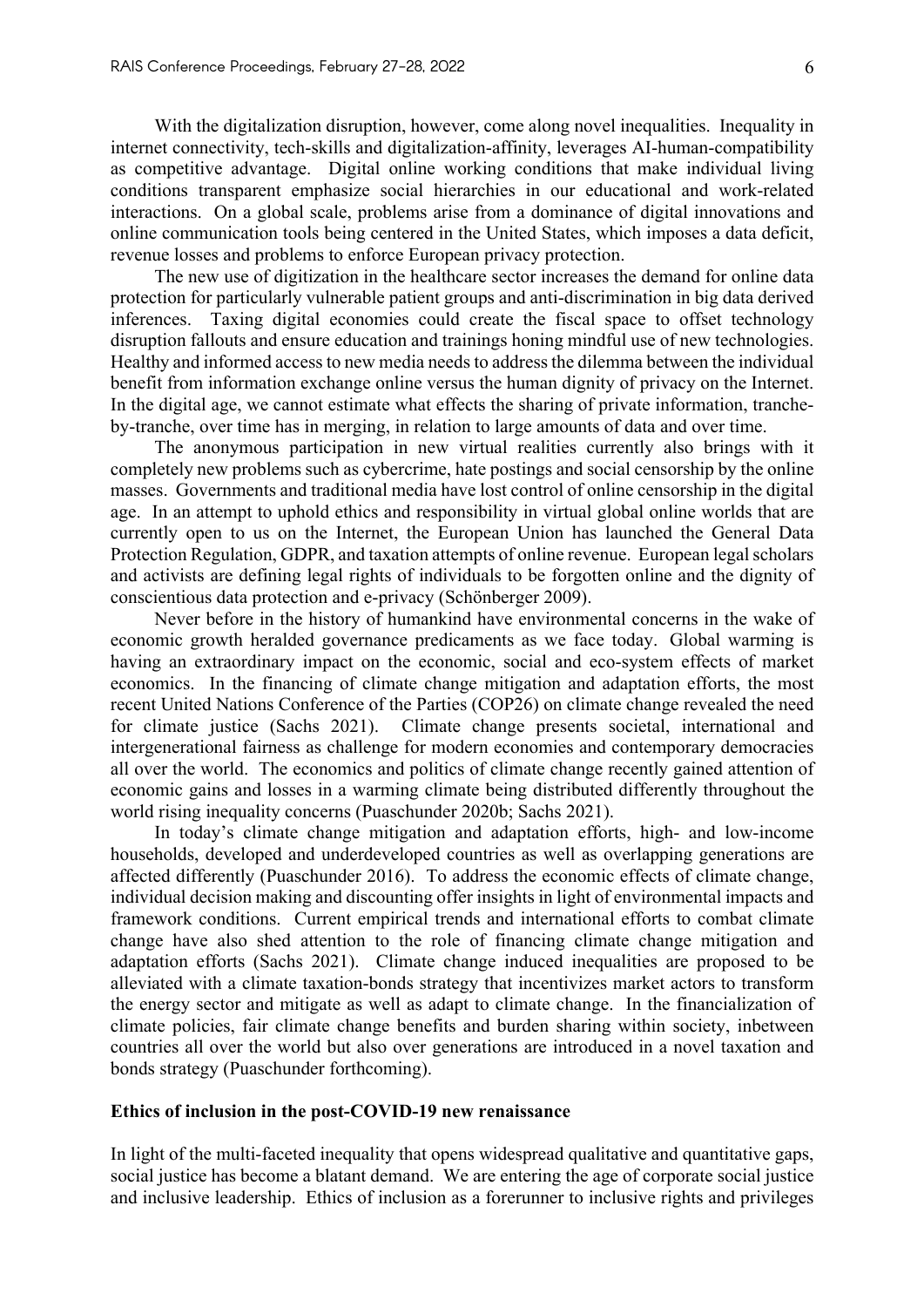opened to everyone are natural behavioral ethical laws that could dominate the heralding post-COVID-19 novel Renaissance.

Discrimination is unjust or prejudicial treatment of different categories of people. Longstanding, ample evidence of discrimination and most important attempts exist to legally abolish, economically counter-weight and societally alleviate the negative impacts of discrimination around the world. In the wake of the rising social justice movement, social justice plays a crucial role in pushing for societal change. Social justice striving is the excellence of our times.

In the wake of the rising social justice sentiment all over the world, social justice is defined as luxury in offering the hope of a better, more equal society. Social justice pioneers are the heroes of our times and their excellence should be celebrated as luxury moment that needs to be protected to trickle down in society.

Excellence in inclusivity ethics embraces a wide range of actors. Ethics of inclusion include areas of healthcare, economics and finance, education, digitalization and the environment. Inclusivity can be rooted in ethical notions and economic argumentations but also in behavioral customs. Fairness and justice have been attributed as a natural behavioral law over time that unites countries around the globe and connects our common humankind's past to our future (Pope Francis 2015; Puaschunder 2016). Inequality concerns drive a demand for rescue and recovery redistribution focus with respect for offsetting the losses implied by global crises.

Future research could study the antecedents of social transformation and change in order to cultivate a better understanding how *en vogue* trends are first only accepted by only a few pioneers, who are then over time followed by the masses. Retrospectively, these new groundbreaking trends survive in history and are considered as excellent and brilliant innovation that ennobled society and advanced societal welfare.

## **Ethical foundations of inclusion**

Ethical foundations of inclusion provide the groundwork for access to equal opportunities and redistribution to offset relative disparities. In the distribution allocation decision, philosophical foundations serve to back the demand for sharing the positive externalities of crises. Acknowledging the need for global common solution finding leads to redistribution in order to alleviate imbalanced losses and disproportionate commonly-shared collective goods burdens.

With reference to Immanuel Kant's Categorical Imperative proposing to 'not impose on other what you do not wish for yourself' and suggesting to 'treat others how you wish to be treated,' the ethical imperatives fortify the idea of a common but differentiated responsibility to ensure a stable community and decent living conditions around the world (Kant 1785/1993; Puaschunder 2017b). Based on ethical imperatives, in the environmental domain ethical imperatives lead to the need for fairness in the distribution of the global earth benefits among nations based on Kant's (1788/2003) imperative to only engage in actions one wants to experience themselves being done to oneself. Passive neglect of action on climate mitigation is therein considered as an active injustice to others (Chichilnisky 1996, Chichilnisky, Heal & Vercelli 1998; Puaschunder 2017b).

The German philosopher and New School professor Hans Jonas, a proponent of philosophical biology, addressed the underlying predicament between biological life and economic striving. Jonas (1979) insists on paying tribute to dignity in nature to raise the living human, who only developed within nature. In Jonas' philosophy not only human are bestowed with freedom but also plants and animals are characterized by their own freedom and striving. Human thus have to pay tribute to the ethics of human responsibility in relation to nature, which implies an underlying affinity in the relation of human with nature (Jonas 1979). Jonas (1979) builds on Immanuel Kant's categorical imperative but extends the scope of responsibility and ethics to the entire biosphere. The power dominance of human over nature coupled with self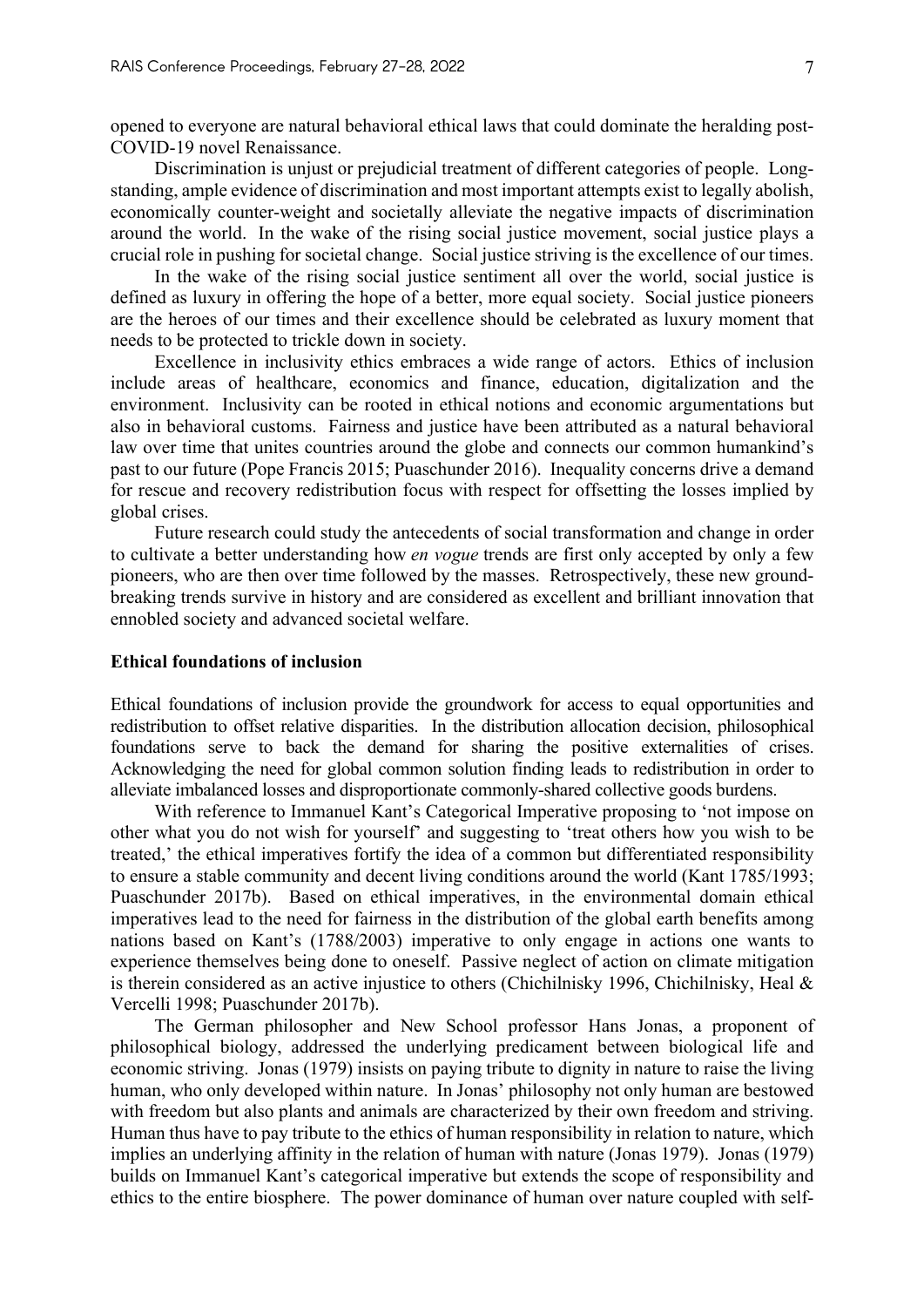realization forms a natural responsibility to protect the earth, in which human are embedded. Who is the strongest also has the greatest ethical obligation to protect the weakest, which includes other human, the environment and future living and being on earth (Jonas 1979). Extending parental care for children, in Jonas' philosophy there is also the future-orientation of care for future existence. Ethical considerations also involve the well-being of future generations within environmentally-favorable conditions and prosperity of humankind. Moral obligations arise from the co-existence but also the mutual care as well as inequality between human and nature in terms of power and self-awareness (Jonas 1979).

COVID-19 and climate change produce climate change winners and losers concurrently. John Rawls' veil of ignorance (1971) can aid society to agree on supporting stabilization efforts without the consideration of the position one may find her- or himself in a relatively better position. John Rawls' veil of ignorance (1971) suggests that one should not weight in whether being a winner or lower from external shocks when analyzing the overall societal problem. In light of the overall damage caused by COVID-19 and global warming, one should abandon considering the personal gain and loss perspective. A market incentive blind position clearly goes against utilitarian arguments of the rational agents always striving to maximize expected outcomes. The idea of a veil of ignorance over the economic gains of climate change pays homage to behavioral economics attempts to bring in ethics and social care into the standard utility function (Puaschunder 2020a).

Evaluating the overall climate justice problem behind a veil of ignorance leads to the conclusion to take action concertedly against COVID-19 and a warming globe as soon as possible. At the same time, shedding light at the economic gain and loss prospects of global warming can help find a well-balanced redistribution system that bestows fairness perception to all parties involved (Puaschunder forthcoming). As for redistributing the gains of a warming globe in order to offset losses incurred by global warming, a climate change bonds-and-tax finance strategy was recently proposed to bear the burden of climate change in a right, just and fair way within society, around the globe and over time (Puaschunder 2017a).

The currently ongoing COVID-19 crisis challenges health around the world, public and private sector healthcare provision differs between countries. On an interconnected globe with a highly mobile 21st century population and a most contagious virus, healthcare appears as internationally-interdependent as never before in the history of humankind. More than ever before pandemic precaution requires globally-carried solutions and risks management based on internationally-harmonized action. The endeavor of a commonly healthy world is challenged in light of the nowadays unprecedentedly-blatant healthcare inequality around the world.

In the healthcare domain and with respect to globally contagious viruses, ethical notions of Immanuel Kant (1785/1993) and John Rawls' (1971) address the world's fragility in global viral pockets that re-ignite and modify contagious diseases. The cases of COVID-19 contagion potential and virus modifications lead to the conclusion that collective action and a universally-COVID-free world are aspirational goals. Given the contagion and virus modifications, any alteration of the virus in any part of the world will eventually impose novel risks onto everyone. In the case of the virus and its transmission, Immanuel Kant's imperative and John Rawl's logic lead to the conclusion that no one will be save from the virus until everyone is save. John Rawl's veil of ignorance serves as basis of the realization that the overall problem of the Coronavirus or any other highly contagious disease should be evaluated as such problem for the entire world and not only from a singular perspective.

Health inequality in the 21st digital century becomes apparent in the international data on COVID-19 responses, digitalization, economic prosperity, healthcare standards and innovation market financialization (Puaschunder & Beerbaum 2020b). International datasets reveal that Europe and North America feature excellent starting positions on economic productivity and relatively low levels of corruption (Puaschunder & Beerbaum, 2020b). Internet connectivity and high Gross Domestic Product are likely to lead on AI-driven big data insights for pandemic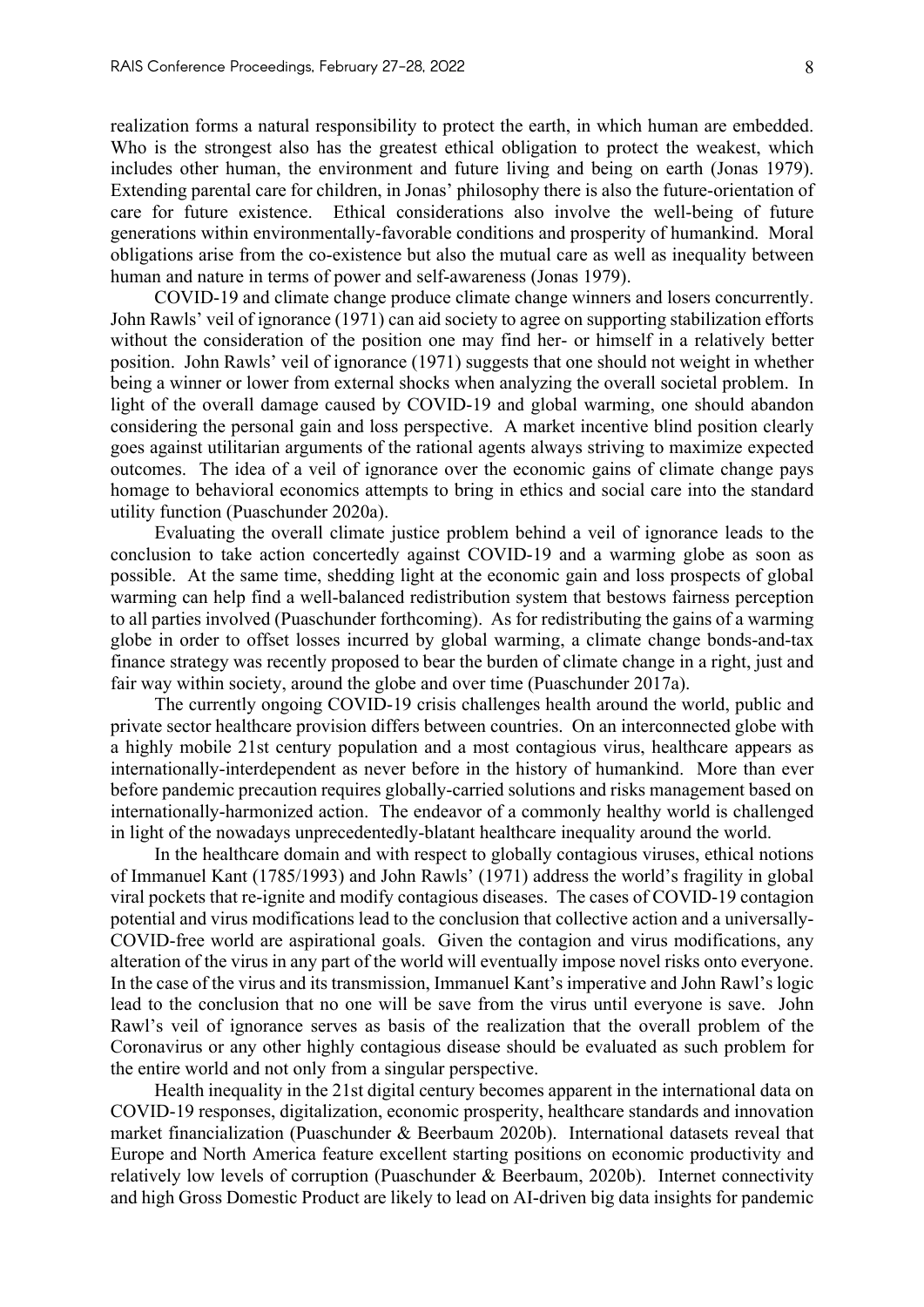prevention, of which Europe, Asia and North America have optimal global healthcare leadership potential (Puaschunder & Beerbaum 2020b). Europe benefits from highest standards on public preventive medical care, while the United States has the most prosperous market financialization to advance medical innovations (Puaschunder & Beerbaum 2020b). Oceania performs well on general healthcare but has comparatively less international medical market power (Puaschunder & Beerbaum 2020b). Asia and the Gulf region are in the middle ranges of healthcare provision and market innovation financing but are critical on corruption, which also appears to hinder access to quality healthcare in South America (Puaschunder & Beerbaum 2020b). Africa ranks low on healthcare and raising funds for medical purposes in corruptionprone territories (Puaschunder & Beerbaum 2020b).

The currently ongoing COVID-19 crisis has created awareness for the global interconnectivity of healthcare but also heighted attention to the drastic medical standard differences around the world, which unprecedentedly leverages the sustainable development mandate to grant equal access to healthcare (Puaschunder & Beerbaum 2020a, b). In the redistribution demand for equal access to affordable healthcare, economic rational may be applied.

#### **Economic foundations of inclusion**

In order to alleviate inequalities between market actors, countries and inbetween generations, Kaldor-Hicks' compensation criteria can guide a prospective redistribution scheme (Law & Smullen 2008). The Kaldor-Hicks test for improvement potential within a society is aimed at moving an economy closer towards Pareto efficiency (Law & Smullen 2008). Kaldor-Hicks's criteria assume that any change usually makes some people better off and other worse off at the same time. The Kaldor-Hicks' then tests if this imbalance can be alleviated by winners compensating losers for the change in conditions. In the Kaldor-Hicks's criteria both, winners and losers, must also agree that the benefits exceed the costs of redistribution.

The Kaldor-Hicks compensation can be applied to access to common goods and environmental constraints. As economic gains and losses from an external shock, such as COVID-19 or global warming, are distributed unequally around the globe, ethical imperatives lead to the pledge to redistribute gains to losing territories in the quest for fairness and justice. Following the rationale of the Kaldor-Hicks compensation and to alleviate injustices, redistribution can enact fairness between market actors, countries but also over generations in a gains and losses distribution strategy.

In order for the Kaldor compensation to work effectively, economic winners and losers must also agree that the benefits of a commonly-agreed upon compensation scheme exceed the costs of such action. Tax-and-bonds transfers could also be used to incentivize industry actors for choosing clean energy. The revenues raised from taxation and bonds would thereby be allocated to subsidize corporations choosing clean energy. This market incentive could shift the general race-to-the-bottom regarding price cutting behavior and choosing dirty, cheap energy to a race-to-the-top hunt for subsidies for going into clean energy and production.

Fairness and justice within a country should also pay tribute to the fact that low- and highincome households share the same collective burden of crises rescue and recovery aid funding proportional to their dispensable income, for instance enabled through a progressive carbon taxation (Puaschunder 2020b).

In COVID-19 predicaments, those industries having gaining prospects due to the pandemic – e.g., such as finance, healthcare, pharmaceuticals, hygiene products and interior design – could be taxed in order to compensate the losing market segments – e.g., such as the real economy, gastronomy, tourism, aviation and arts mass entertainment.

Finding the optimum balance between consumption tax adjusted for disposable income through a progressive tax scheme also promises to foster tax compliance in the sustainability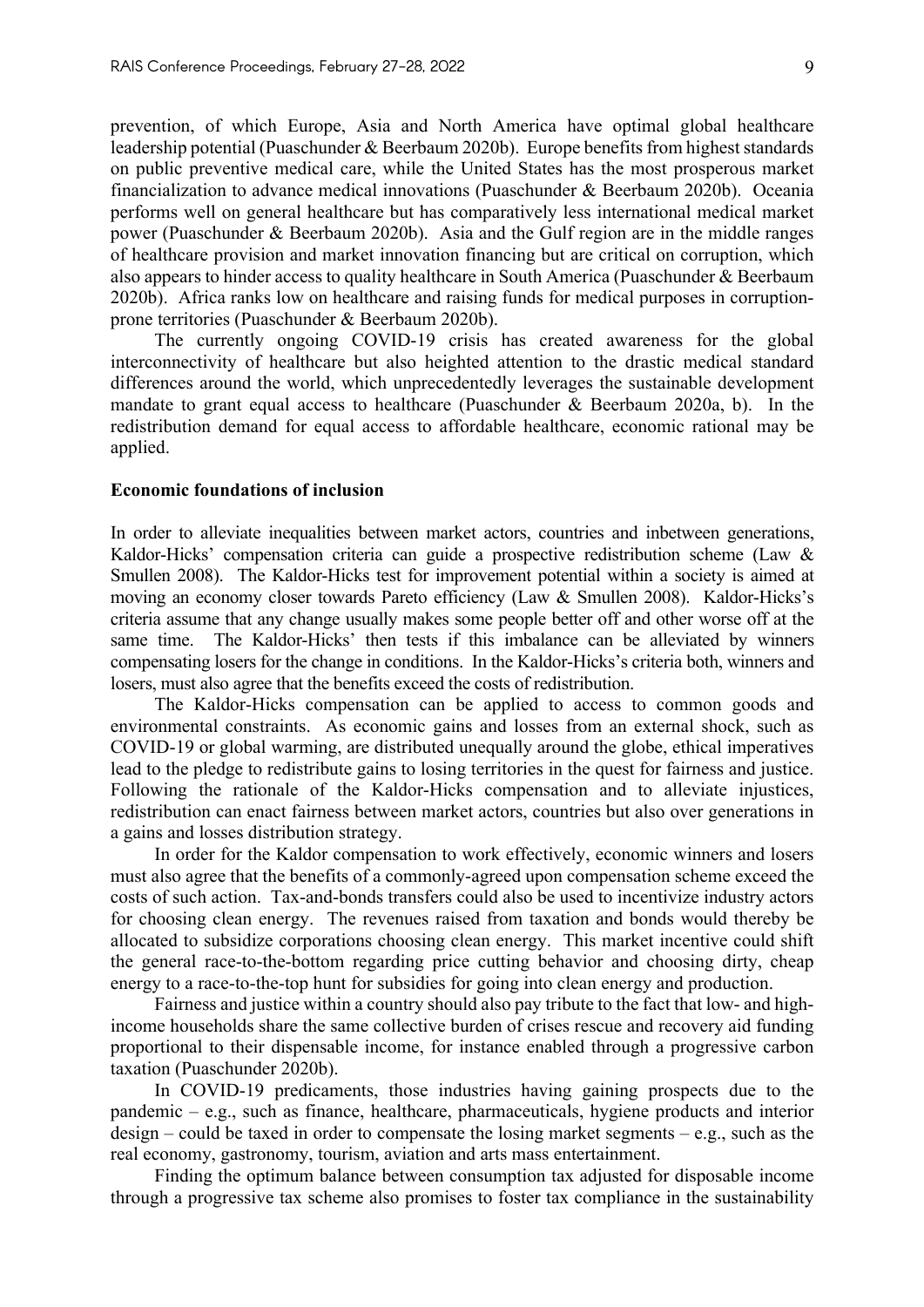domain. Those who caused climate change could be regulated to bear a higher cost through carbon tax in combination with retroactive billing through a corporate inheritance tax to reap benefits from past wealth accumulation that contributed to global warming.

All the mentioned ethical and economic foundations lay the ground for a deeper understanding of the ethics of inclusion in the  $21<sup>st</sup>$  century. Future wealth of nations will be determined by social stability and the societal social glue, which can be enhanced when individuals feel to live in a society that is right, just and fair and will take care of them in the social compound if being disadvantaged.

For instance, in the environmental domain, climate change winning countries are thereby advised to use taxation to raise revenues to offset the losses incurred by climate change. Climate change winners could share their economic growth via taxation transfer to global warming losing territories that could be incentivized to receive bonds that have to be paid back by future generations (Puaschunder forthcoming a). Governments in global warming loser countries should receive tax transfers in the present from the winning countries (Puaschunder forthcoming a). The climate change loser countries could become beneficiaries of transfer payments that fund loans or the issuance of bonds could be enacted to be paid back by future generations (Puaschunder forthcoming a). Taxing future generations is justified as future generations avoid higher costs of climate change long-term damages and environmental irreversible lock-ins (Puaschunder forthcoming a). Overall, this tax-and-transfer mitigation policy appears as a Pareto-improving fair solution across the world and among different generations.

#### **Behavioral insights foundations of inclusion**

The implementation of social justice accounts for the most challenging contemporary global governance predicament that seems to pit societal members and world countries against each other but also today's generation against future world inhabitants. In a collective action problem, only collective coalition could establish social justice. The most recent attention to ethics of inclusion drives a global urge to search for redistribution schemes that are carried by the masses. Finding global gains and losses being distributed unequally around the globe urges to search for a wellbalanced public policy mix guided by micro- and macroeconomic analysis results.

One of the most prominent forms to create revenues for public long-term investment causes are taxes. Tax compliance has been studied in the context of competitive games (Engwerda 2014). On environmental concern, taxation can grant redistribution potential between countries in the macroeconomic predicaments around economic growth and climate change (Greiner 2014). Taxation is codified in all major societies and a hallmark of democracy. Aimed at redistributing assets to provide public goods and ensure societal harmony, taxation improves societal welfare and fairness notions within society.

Tax compliance is a universal phenomenon based on cooperation in the wish for improving the social compound. Taxpayers voluntarily decide to what extent to pay or avoid tax that limit the personal freedom. In a social dilemma, individual interests are in conflict with collective goals. From a myopic economic perspective, the optimal strategy of rational individuals would be to not cooperate and thus evade tax. Short-term the single civilian tax contribution does not make a significant difference in the overall maintenance of public goods – if only a few taxpayers evade taxes, public goods will not disappear or be reduced considerably. But if a considerable number of taxpayers do not contribute to tax over time, common goods are not guaranteed and ultimately everyone will suffer from suboptimal societal conditions (Dawes 1980; Stroebe & Frey 1982).

Contemporary economic research has focused on costs and risks of tax evasion (Tyler & De Cremer 2006). Coercive means – such as audits and fines – were found to crowd out tax morale and ultimately result in greater non-compliance as people feel controlled and not being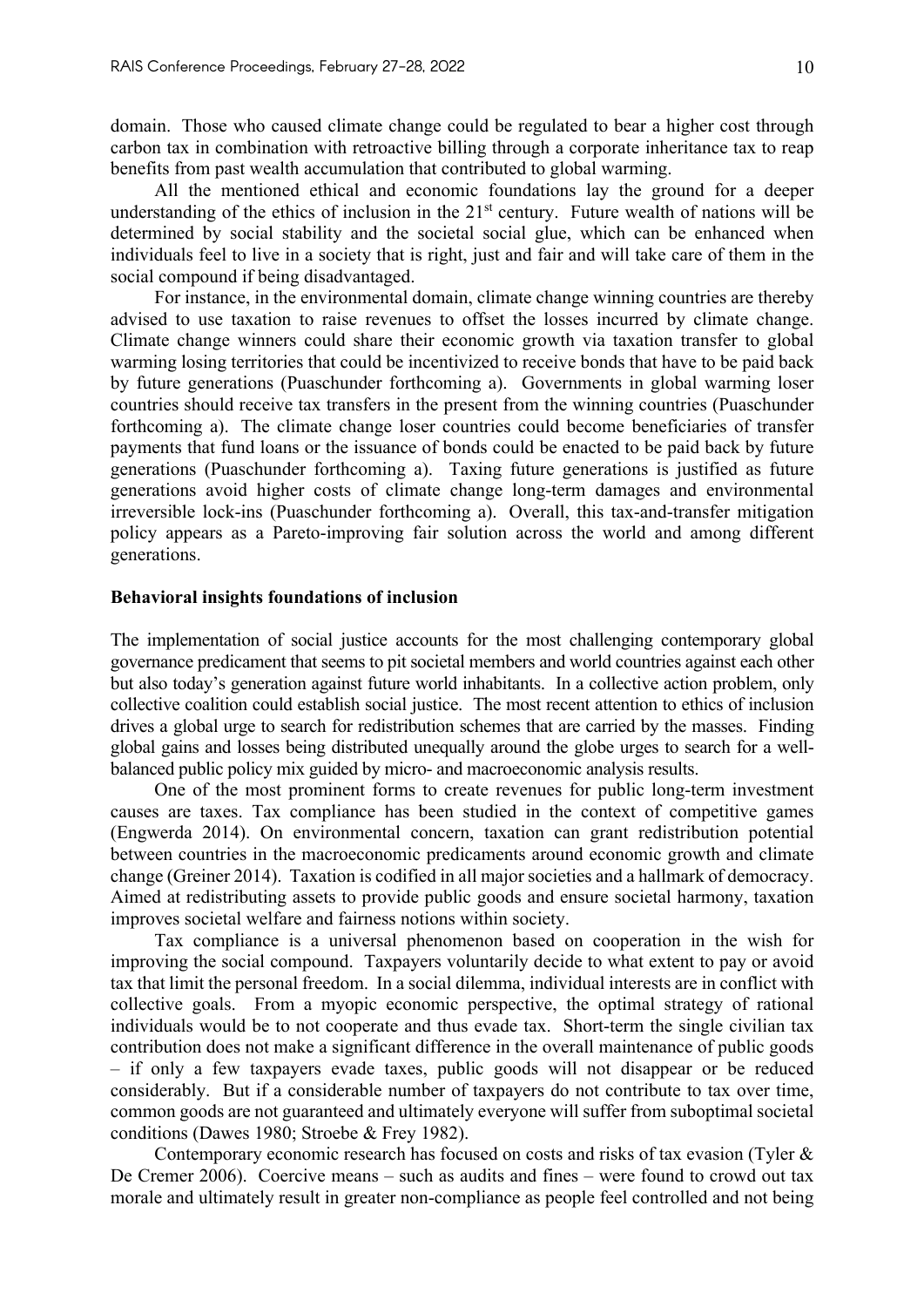trusted (Cialdini 1996; Feld & Frey 2002; Frey 1992; Hasseldine 1998). In the last decade, researchers have started to recognize the importance of incorporating morals and social dynamics in economic theory on tax behavior (Andreoni, Erard & Feinstein 1998). When analyzing tax behavior, recently behavioral economics insights have drawn attention to social influences (Puaschunder 2019, 2020a).

Behavioral economists widen the lens of incorporating sociological and socio-psychological notions of fairness stemming from social comparisons regarding tax burdens. Fairness perceptions could be positive drivers of tax compliance to overcome the 'burden of taxes' and associations of losses when being tax compliant. The cases of voluntary, self-chosen tax ethics and situational influences on social tax compliance norms have just recently been covered by behavioral approaches towards public administration (Puaschunder 2019). In general, social comparisons determine social norms that define internalized standards how to behave. Yet internalized social norms are based on comparisons with others that may determine tax morale (Frey 1997; Mumford 2001; Schmölders 1960). Social norms elicit concurring behavior when taxpayers identify with the goals of a group but also if they feel being treated in a fair manner by that group. Social fairness considerations in a tax reference group may further taxpayer compliance. If taxpayers believe that non-compliance is widespread and socially-accepted, then it is more likely that they will not comply as well. Non-compliance may stem from the notion of unfairness in how the tax burden is weighted heavier on some parts of society.

In previous climate financing models through taxation, the distributional imbalances were considered as problematic in green taxation since the current generation often carried a higher burden. One standard taxation approach was used for all countries and societal members. The resulting intertemporal, inter-societal and intergenerational predicaments led to political constraints and implementation hesitancy of the many involved stakeholders around the globe. Inequality appeared in the disproportionate burden of taxation within a society but also over time.

Having found that there are gains from a warming earth allows for redistribution schemes to transfer benefits into areas of the world that will be primarily losing from climate change (Puaschunder, 2020b). Thereby a taxation-and-bonds transfer strategy could allow to lift the negative impacts of climate change hindering economic growth by compensation funded out of the gains of global warming (Barro 1990; Puaschunder 2020b). In the implementation, a climate change bonds but also taxation strategies are recommended. An as such bonds-and-tax transfer strategy would require governments and global entities to promote taxpayer collaboration and enhance tax morale in the environmental domain (Puaschunder 2020b).

In the macroeconomic growth literature regarding government actions, a zero emissions tax is not necessarily considered welfare-improving (Greiner, Grüne & Semmler 2010) but appears as one of the most powerful means to curb harmful emissions and set positive market incentives for a transition to renewable energy (Hansen & Sato 2016; IPCC 2007; Mankiw 2007; Nordhaus 2008, 2013; Semmler, Braga, Lichtenberger, Toure & Hayde 2021; Uzawa 2009). A substantial increase of green investments is still required to reach the Paris Agreement's emission targets (Braga, Semmler & Grass 2020). A widespread energy transition will require innovation but also governmental efforts to imbue incentives into market economies to innovate and change energy resource usage patterns (Semmler, Lessmann & Tahri 2020). Technological change appears as a driver of the transition to clean technologies but has proven to be unpredictable and uncertain (Acemoglu, Aghion, Barrage & Hèmous 2019; Acemoglu, Akcigit, Hanley & Kerr 2014). The implementation of climate-friendly technological change around the world faces several constraints, such as international consent, national willingness and ground-level implementation constraints (Chappe 2021; Popp 2014).

A carbon tax allows for an instant and relatively stable broader application to generate tax revenue. Carbon taxation also lowers harmful emissions and can steer market dynamics towards a fair climate change burden and benefits distribution. Tax funds can thereby be used to fund large-scale investments for the future, such as enacted in green bonds and development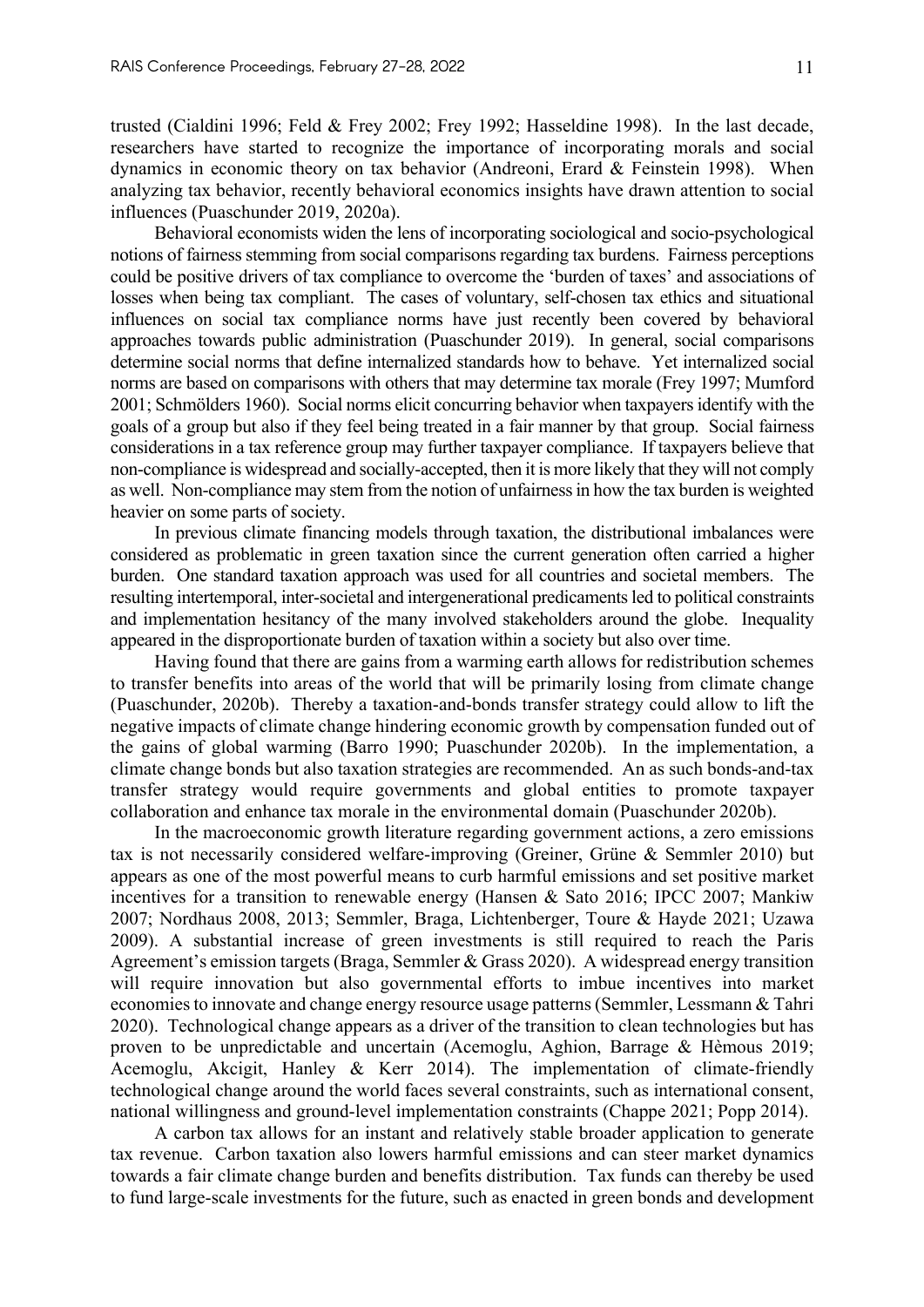economics (Braga, Fischermann & Semmler 2020; Semmler et al. 2021). Carbon tax policies and the issuance of climate bonds has therefore risen steadily within the previous decade (Flaherty, Gevorkyan, Radpour & Semmler 2017; Semmler et al. 2021).

Taxation models can aid to share the burden of climate change within society in a fair way. Regarding concrete climate taxation strategies, a carbon tax on top of the existing tax system could be used to reduce the burden of climate change and encourage economic growth through subsidies for a transitioning into renewable energy (Chancel & Piketty 2015; Greiner, Grüne & Semmler 2014; Wirl & Yegorov 2014). Within a country, high- and low-income households should face the same burden of climate stabilization adjusted for their disposable income. Finding the optimum balance between consumption tax adjusted for disposable income through a progressive tax scheme promises to aid unraveling drivers of tax compliance in the sustainability domain.

Besides progressive taxation schemes to imbue a sense of fairness in climate change burden sharing, a corporate taxation is also a flexible means to reap past wealth accumulation, which potentially caused environmental damage (Puaschunder 2020b). Those who caused climate change should bear a higher cost through carbon tax in combination with retroactive billing through a corporate 'inheritance' tax (Puaschunder 2020b). Industry-specific taxation attempts could also curb harmful emissions in sectors of the economy that emit high levels of CO2 (Puaschunder 2020b). The burden of climate change mitigation and adaptation could also be allocated in a fair way within society through contemporary inheritance tax in order to reap benefits of past wealth accumulation (Puaschunder 2020b). But also developed and underdeveloped countries as well as various overlapping generations are affected differently and this inequality could be met with a combined tax-and-bonds strategy to even out the differences (Puaschunder 2020b).

If a taxation-and-bonds strategy is perceived as fair and just allocation of the climate burden, this could convince tax payers to pay one's share. A novel 'service-and-client' atmosphere could promote taxpayers as cooperative citizens who are willing to comply if they feel their share as fair contribution to the environment. Taxpayers, who understand that there is an inequality in the way external shocks effects the earth and that there are some countries that some market actors and countries or even whole generations have rising economic prospects which can be redistributed, may be more prone to contribute to the financing of social justice if they are incentivized by behavioral changes. Educating taxpayers about the gains and losses of global warming could thus foster cooperative citizens who are willing to comply voluntarily to common goals. International comparisons of tax behavior also reveal tax norms being related to different stages of institutional development of the government, which is an essential consideration in sharing collective burden in a fair manner within society, between countries and over time.

#### **Future outlook**

Future methods development may bloom to detect disparate impacts and find creative redistribution means to share the benefits and spread the risk alleviation patterns equally within society, around the world and over time. New methods may detect unnoticed and less discussed inequalities in the 21<sup>st</sup> century in order to lead leadership guided by the ethics of inclusion to adjust for relative disparities in the hope for equal improvement opportunities for all.

## **References**

Acemoglu, Daron, Philippe Aghion, Lint Barrage & David Hèmous. 2019. *Climate change, directed innovation, and energy transition: The long-run consequences of the shale gas revolution*. Cambridge, MA: Harvard University working paper, 2019. Retrieved at https://scholar.harvard.edu/files/aghion/files/climate\_change\_directed\_innovation.pdf.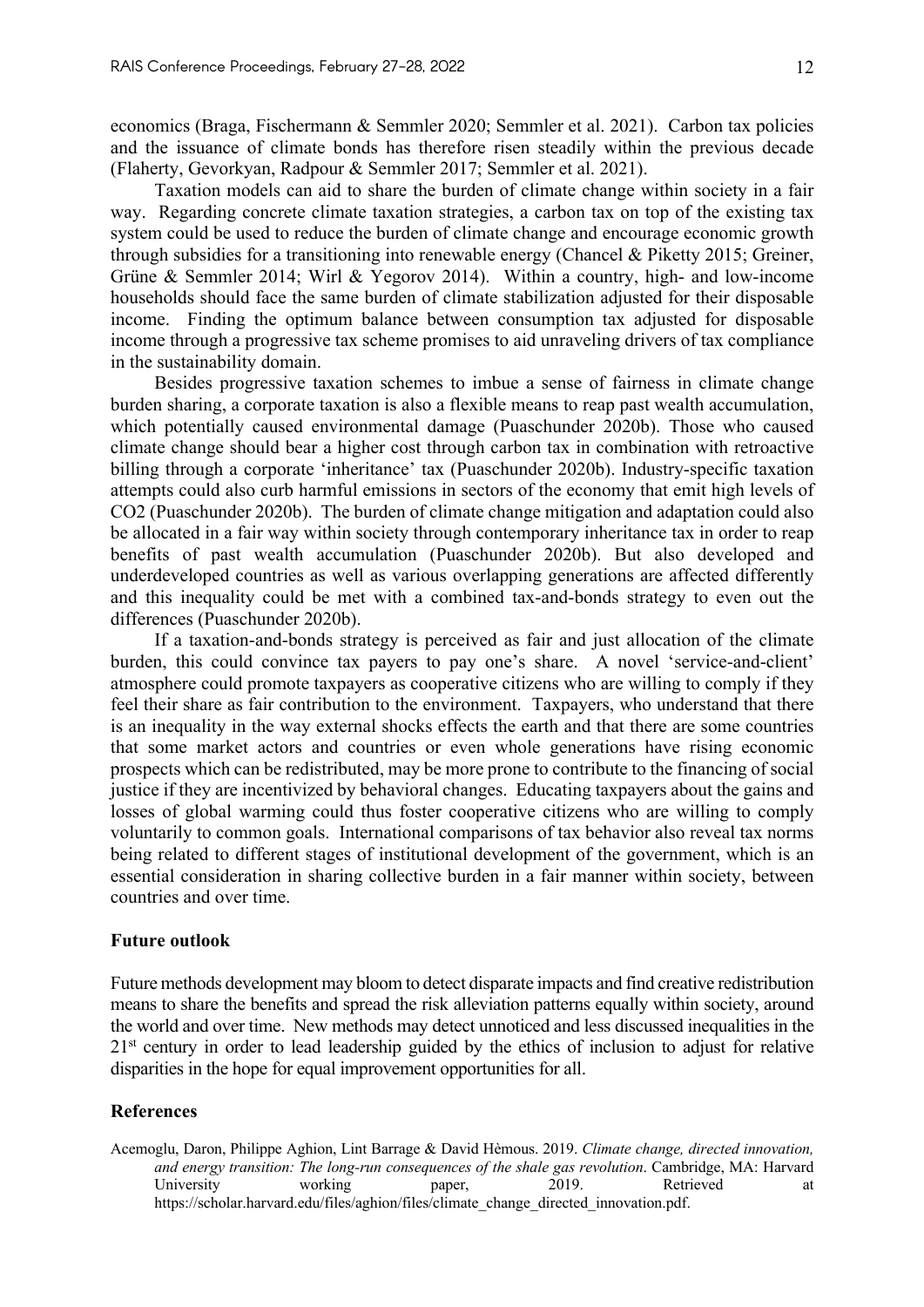- Acemoglu, Daron, Ufuk Akcigit, Douglas Hanley & William Kerr. 2014. *Transition to clean technology*. Cambridge, MA: National Bureau of Economic Research working paper 20743. Retrieved at https://www.nber.org/system/files/working\_papers/w20743/w20743.pdf
- Andreoni, James, Brian Erard & Jonathan S. Feinstein. 1998. "Tax compliance." *Journal of Economic Literature 36*(2): 818-860.
- Arora, Rohit. 2020. "Which companies did well during the Coronavirus pandemic?" *Forbes*, June 30, 2020.
- Barro, Robert J. 1990. "Government spending in a simple model of endogenous growth." *Journal of Political Economy 98*: 103-125.
- Braga, João P., Thomas Fischermann & Willi Semmler. 2020. Ökonomie und Klimapolitik: So könnte es gehen. *Die Zeit*, March 5, 2020. Retrieved at https://www.zeit.de/zustimmung?url=https%3A%2F%2Fwww.zeit. de%2F2020%2F11%2Feuropaeischer-green-deal-emissionshandel-wirtschaft-klimaschutz.
- Braga, João P., Willi Semmler & Dieter Grass. 2020. *De-risking of green investment through a green bond market: Empirics and a dynamic model*. Laxenburg, Austria: International Institute of Applied Systems Analysis Working Paper WP-20-014, Retrieved at http://pure.iiasa.ac.at/id/eprint/16666/.
- Case, Anne & Angus Deaton. 2020. *Death of despair and the future of capitalism*. Princeton, NJ: Princeton University Press.
- Chancel, Lucas & Thomas Piketty. 2015. *Carbon and inequality: From Kyoto to Paris*. Paris, France: Paris School of Economics.
- Chappe, Raphaële. 2021. *Climate policies and global agreements*. Guest lecture notes, New York: The New School for Social Research.
- Centeno, Miguel Angel & Alex Tham. 2012. *The emergence of risk in the global system*. Princeton, NJ: Princeton University working paper.
- Chichilnisky, Graciela. 1996. *Development and global finance: The case for an international bank for environmental settlements*. New York: United Nations Development Programme, Office of Development Studies.
- Chichilnisky, Graciela, Geoffrey Heal & Alessandro Vercelli. 1998. *Sustainability: Dynamics and uncertainty*. Dordrecht: Kluwer.
- Cialdini, Robert B. 1996. "Social influence and the triple tumor structure of organizational dishonesty." In David M. Messick and Ann E. Tenbrunsel (Eds.), *Codes of Conduct*, pp. 44-58. New York: Sage.
- Dawes, Robyn M. 1980. "Social dilemmas." *Annual Review of Psychology.* 31, pp. 169-193.
- Engwerda, Jacob. 2014. "Prospects of tools from differential games in the study of macroeconomics of climate change." In Lucas Bernard & Willi Semmler (Eds.), *The Oxford Handbook of the Macroeconomics of Global Warming*, pp. 141-169. Oxford: Oxford University Press.
- Feld, Lars P. & Bruno S. Frey. 2002. "Trust breeds trust: How taxpayers are treated." *Economics of Governance 3*(2): 87-99.
- Flaherty, Michael, Arkady Gevorkyan, Siavash Radpour & Willi Semmler. 2017. "Financing climate policies through climate bonds: A three stage model and empirics." *Research in International Business and Finance 42*: 468-479.
- Frey, Bruno S. 1992. "Tertium datur: Pricing, regulation and intrinsic motivation." *Kyklos 45*(2): 161-184.
- Greiner, Alfred. 2014. "Climate change and second-best abatement in a multi-region world with endogenous growth." In Lucas Bernard & Willi Semmler (Eds.), *The Oxford Handbook of the Macroeconomics of Global Warming*, pp. 204-221. Oxford: Oxford University Press.
- Greiner, Alfred, Lars Grüne & Willi Semmler. 2010. "Growth and climate change: Threshold and multiple equilibria." In Jesús Crespo Cuaresma, Tapio Palokangas & Alexander Tarasyev (Eds.), *Dynamic Systems, Economic Growth, and the Environment*, pp. 63-78, Heidelberg & New York: Springer.
- Greiner, Alfred, Lars Grüne & Willi Semmler. 2014. "Economic growth and the transition from non-renewable to renewable energy." *Environment and Development Economics 19*(4): 417-439.
- Hansen, James E. 2014. "Environment and development challenges: The imperative of a carbon fee and dividend."
- In Lucas Bernard & Willi Semmler (Eds.), *The Oxford Handbook of the Macroeconomics of Global Warming*, pp. 639-646. Oxford: Oxford University Press.
- Hansen, James E. & Makiko Sato. 2016. "Regional climate change and national responsibilities." *Environmental Research Letters 11*: 9-17.
- Hasseldine, James D. 1998. "Prospect theory and tax reporting decisions: Implications for tax administrators." *International Bureau of Fiscal Documentation 52* (11): 501-505.
- *Intergovernmental Panel on Climate Change (IPCC) 4th Assessment Report* (2007). AR4. https://www.ipcc.ch/assessment-report/ar4/.
- Jonas, Hans. 1979. *Das Prinzip Verantwortung: Versuch einer Ethik für die technische Zivilisation*. Suhrkamp: Frankfurt am Main.
- Kant, Immanuel. 1783/1993. *Grounding for the metaphysics of morals*. Cambridge: Hackett.
- Keynes, John Maynard. 1936/2003. *The general theory of employment, interest and money*. Cambridge, MA: Harvard University Press.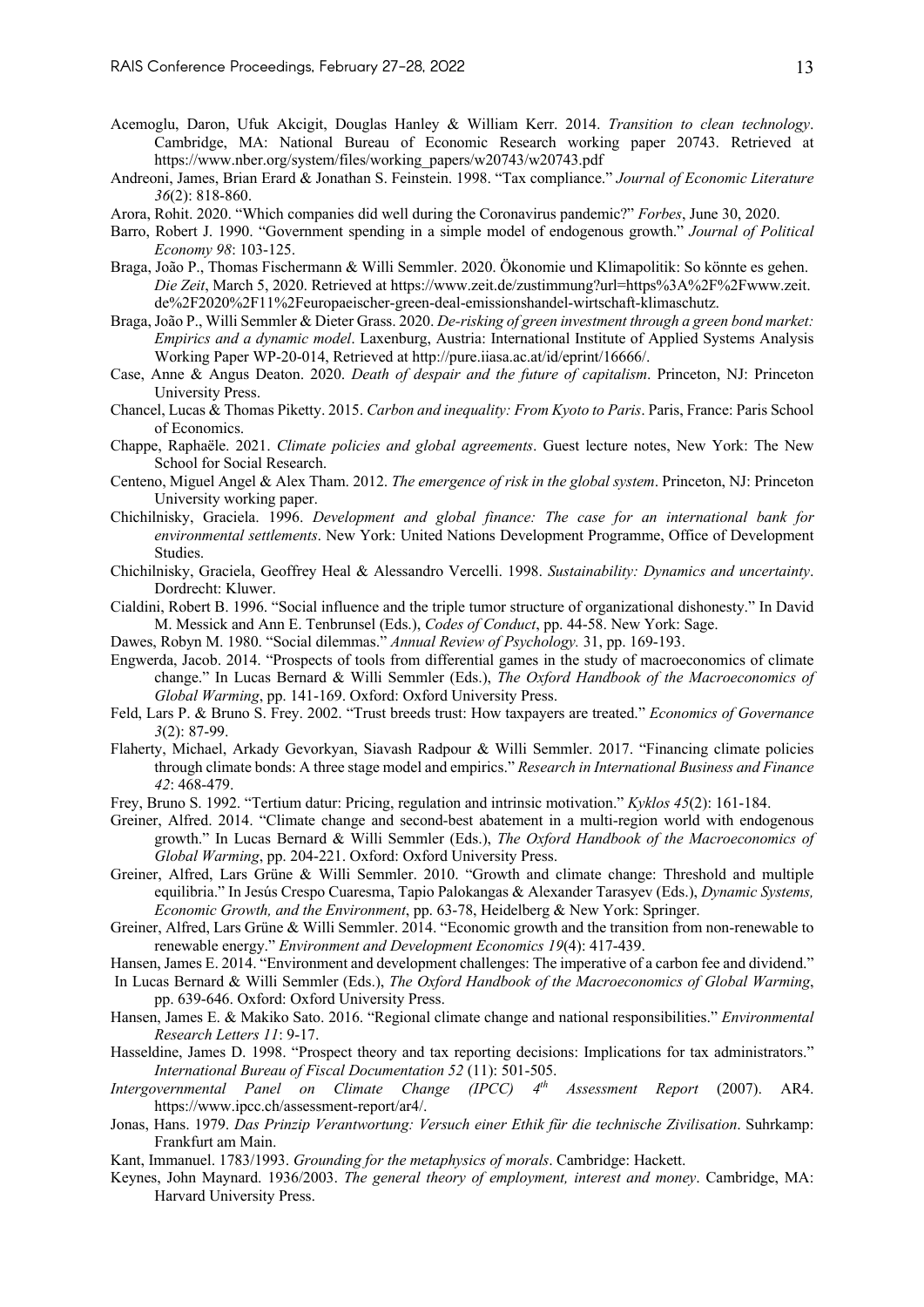Law, John & John Smullen. 2008. *A dictionary of finance and banking*. Oxford: Oxford University Press.

Mankiw, Gregory N. 2007. "One answer to global warming: A new tax." *The New York Times*, September 16, 2007. Retrieved at https://www.nytimes.com/2007/09/16/business/16view.html.

- Mumford, Ann. 2001. *Taxing culture*. Aldershot: Ashgate.
- Nordhaus, William D. 2008. *A question of balance: Weighing the options on global warming policies*. New Haven: Yale University Press.
- Nordhaus, William D. 2013. *The climate casino: Risk, uncertainty and economics for a warming world*. New Haven: Yale University Press.
- Piketty, Thomas. 2016. *Capital in the twenty-first century*. Cambridge, MA: Harvard University Press.
- Pope Francis. 2015. *Encyclical Letter Laudato Si of the Holy Father Francis on care for our common home*, Retrieved at http://w2.vatican.va/content/dam/francesco/pdf/encyclicals/documents/papafrancesco\_20150524\_enciclica-laudato-si\_en.pdf.
- Popp, David. 2014. "Climate-friendly technological change for developing countries." In Bernard, L. & Semmler, W. (Eds.), *The Oxford Handbook of the Macroeconomics of Global Warming*, pp. 321-348. Oxford: Oxford University Press.
- Puaschunder, Julia Margarete. 2016. "The call for global responsible intergenerational leadership in the corporate world: The quest for an integration of intergenerational equity in contemporary Corporate Social Responsibility (CSR) models." In D. Jamali (Ed.), *Comparative Perspectives in Global Corporate Social Responsibility*, pp. 275-288, Hershey: IGI Global Advances in Business Strategy and Competitive Advantage Book Series.
- Puaschunder, Julia Margarete. 2017a. "Mapping climate in the 21st century." *Development 59*(3): 211-216.
- Puaschunder, Julia Margarete. 2017b. "The climatorial imperative." *Agriculture Research and Technology 7*(4): 1-2.
- Puaschunder, Julia Margarete. 2019. *Intergenerational Equity: Corporate and Financial Leadership*. Cheltenham, UK & Northampton, MA: Edward Elgar.
- Puaschunder, Julia Margarete. 2020a. *Behavioral Economics and Finance Leadership: Nudging and Winking to make Better Choices*. Cham, Switzerland: Springer Nature.
- Puaschunder, Julia Margarete. 2020b. *Governance and Climate Justice: Global South and Developing Nations*. New York, New York: Palgrave Macmillan. Cham, Switzerland: Springer Nature.
- Puaschunder, Julia Margarete. forthcoming a. Governance of Climate Justice: Taxation Transfers and Green Bonds. In: Walter Leal (Eds.), *SDGDs: Implementing the UN Sustainable Development Goals: Regional Perspectives*. Springer.
- Puaschunder, Julia Margarete. forthcoming b. "The future of Artificial Intelligence in international healthcare: Integrating technology, productivity, anti-corruption and healthcare interaction around the world with three indices." *Journal of Applied Research in the Digital Economy*.
- Puaschunder, Julia Margarete & Dirk Otto Beerbaum. 2020a. "Healthcare inequality in the digital 21st century: The case for a mandate for equal access to quality medicine for all." *Proceedings of the 1st Unequal World Conference: On Human Development*, United Nations, New York, New York, September 28-29.
- Puaschunder, Julia Margarete & Dirk Otto Beerbaum. 2020b. "The future of healthcare around the world: Four indices integrating technology, productivity, anti-corruption, healthcare and market financialization." *Proceedings of the 18th Research Association for Interdisciplinary Studies Conference,* Princeton, New Jersey, United States, pp. 164-185, August 17-18.
- Rawls, John. 1971. *A theory of justice*. Cambridge, MA: Harvard University Press.
- Sachs, Jeffrey D. 2021. "Fixing climate finance." *Social Europe: Politics, Economy and Employment & Labor*, November 17.
- Schmölders, Günther. 1960. *Das Irrationale in der öffentlichen Finanzwirtschaft*. Frankfurt am Main: Suhrkamp.
- Mayer-Schönberger, Viktor. 2009. *Delete: The virtue of forgetting in the digital age*. Princeton: Princeton University Press.
- Semmler, Willi, João P. Braga, J.A., Andreas Lichtenberger, Marieme Toure & Erin Hayde. 2021. *Fiscal policies for a low-carbon economy*. Washington, D.C.: World Bank Report. Retrieved at https://documents1.worldbank.org/curated/en/998821623308445356/pdf/Fiscal-Policies-for-a-Low-Carbon-Economy.pdf.
- Semmler, Willi, Kai Lessmann & Ibrahim Tahri. 2020. *Energy transition, asset price fluctuations, and dynamic portfolio decisions*. Retrieved at https://ssrn.com/abstract=3688293.
- Smith, Elliot. 2020. "Deutsche Bank swings back to profit in third quarter, beats expectations." *CNBC Earnings*, October 28, 2020. Retrieved at https://www.cnbc.com/2020/10/28/deutsche-bank-q3-earnings-2020.html
- Stroebe, Wolfgang & Bruno S. Frey. Self-interest and collective action: The economics and psychology of public goods. *British Journal of Social Psychology*, *21*, 2, 121-137, 1982.
- *The Economist*. 2020a. "The pandemic has caused the world's economies to diverge." October 8, 2020. Retrieved at https://www.economist.com/leaders/2020/10/08/the-pandemic-has-caused-the-worlds-economies-todiverge.